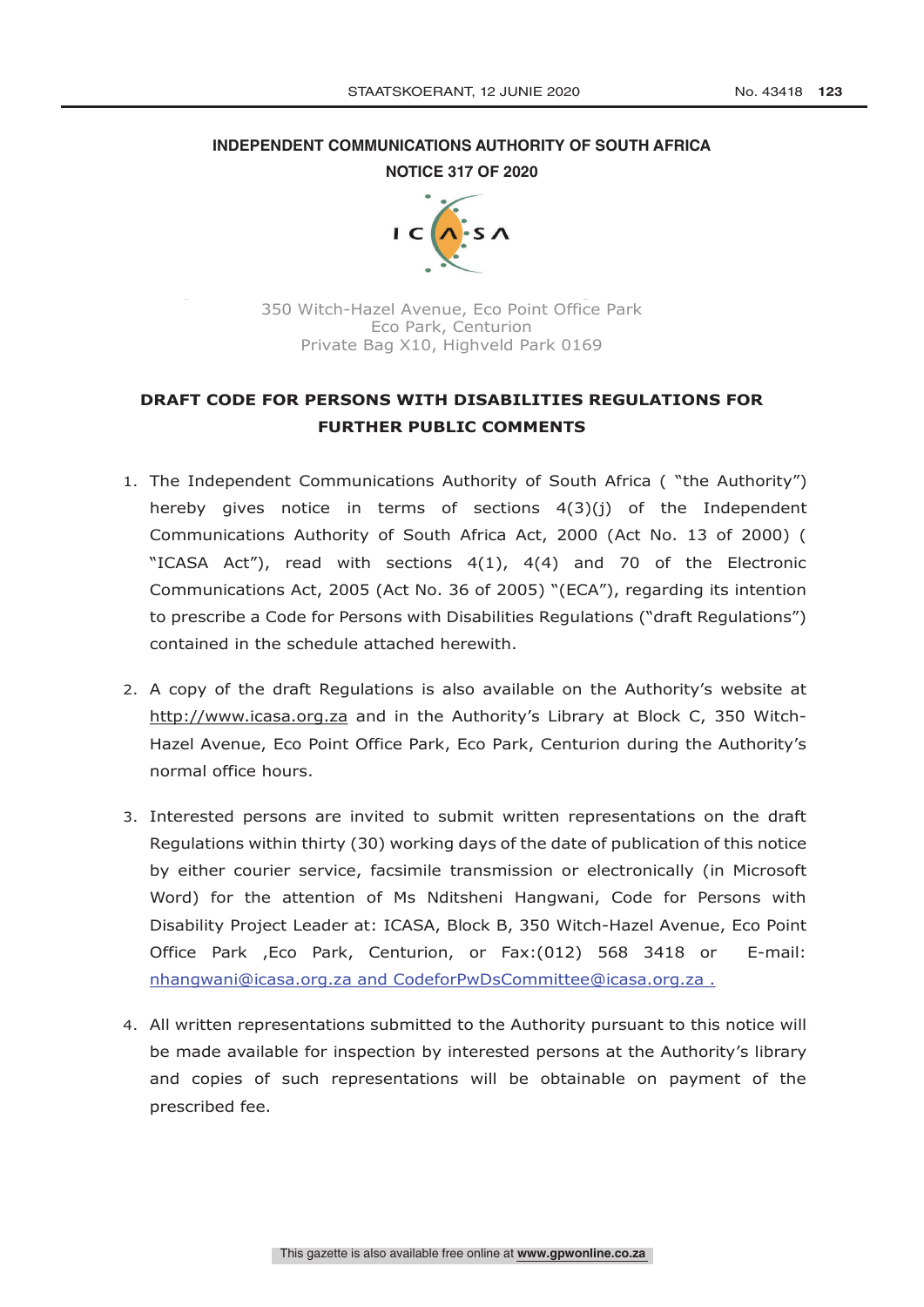- 5. When a person submits information to the Authority, such person may request that specific information be treated as confidential information in terms of section 4D of the Independent Communications Authority of South Africa Act, 2000 (Act No. 13 of 2000) ("ICASA Act"). The request for confidentiality must be accompanied by a written statement explaining why the specific information should be treated as confidential in terms of section 4D(4)(a) to (e) thereof.
- 6. The Authority may determine that such representations or any portion thereof is to be treated as confidential in terms of section 4D of the ICASA Act. Where the request for confidentiality is refused, the person who made the request will be granted an opportunity to withdraw such representations or portion(s) thereof.
- 7. Persons submitting written representations are further invited to indicate, as part of their submissions, whether they require an opportunity to make oral presentations.

John 1891

**DR KEABETSWE MODIMOENG ACTING CHAIRPERSON DATE 03/JUNE/2020** 

**\_\_\_\_\_\_\_\_\_\_\_\_\_\_\_\_\_\_\_\_\_\_\_\_**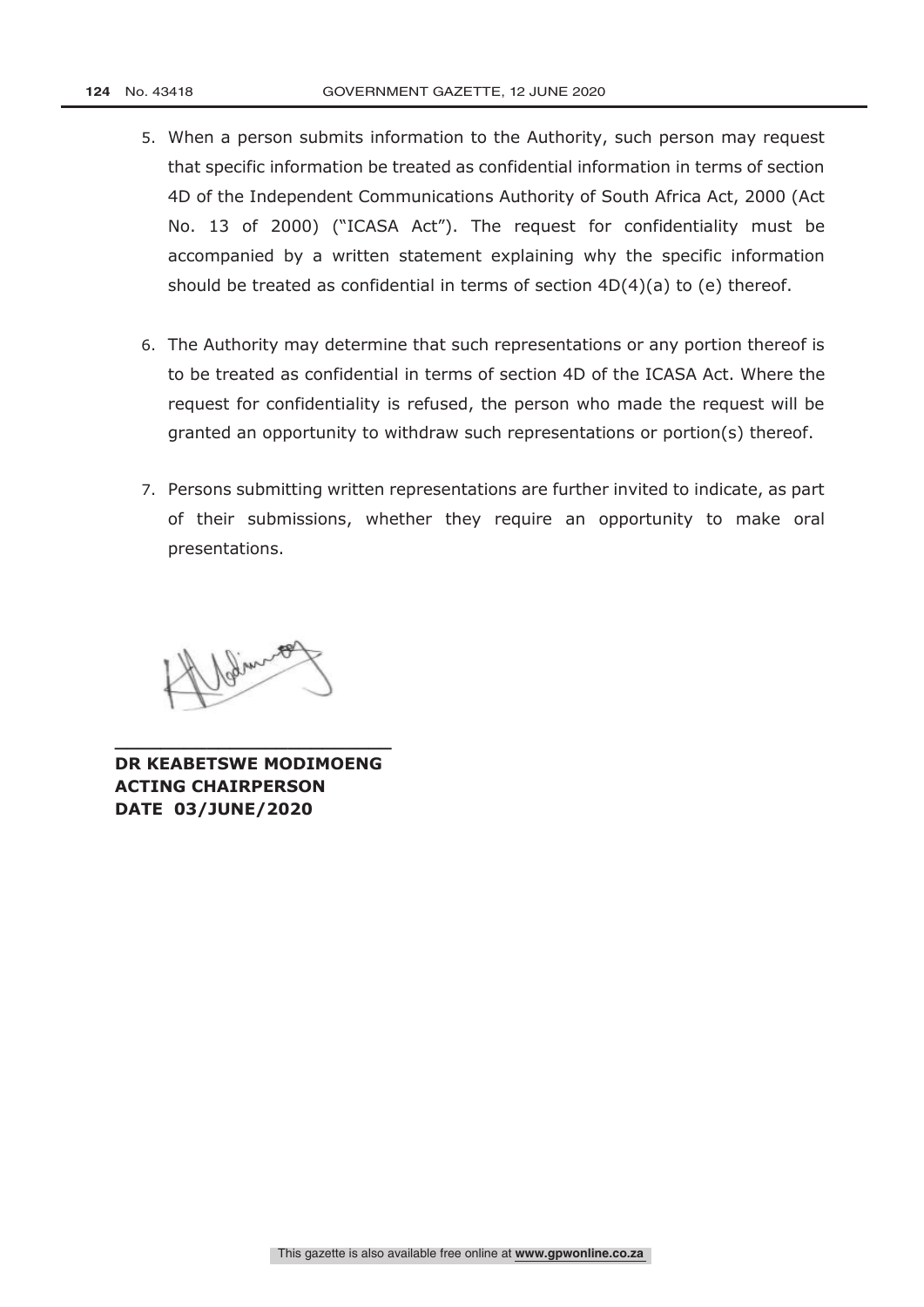### **SCHEDULE**

#### **DRAFT REGULATIONS ON THE CODE FOR PERSONS WITH DISABILITIES**

#### **1. DEFINITIONS**

In these Regulations, any word or expression to which a meaning has been assigned in the Act, has the meaning so assigned, unless the context indicates otherwise:

"**Act**" means the Electronic Communications Act, 2005 (Act No. 36 of 2005) as amended;

"**Accessibility**" means the ability by persons with Disabilities to equally access and benefit from broadcasting and electronic communications services;

"**Accessibility Services**" means a service such as Audio Description, Closed Captioning, Subtitles, or any other similar service;

"**Applicable Channels**" means all television channels broadcast by a television broadcasting licensee except a third-party channel(s) consisting predominantly of live programming content such as news, reality or sports;

"**Audio Description**" means oral commentary that gives a viewer who is blind or partially sighted a verbal description of what is happening on the television screen at any given moment. It is provided as an aid to the understanding and enjoyment of the programme. The technique uses a second sound track that gives a description of the scene and the on-screen action;

"**Closed Captioning**" means a process of converting the audio content of television broadcast or other production into text and displaying the text on a screen or monitor;

"**Disability**" For the purpose of these regulations, Disability refers to a long-term or recurring hearing and visual impairment;

"**National Relay System**" means phone services operated by interpreters that enable persons who are deaf or hard of hearing or who have a speech impairment, to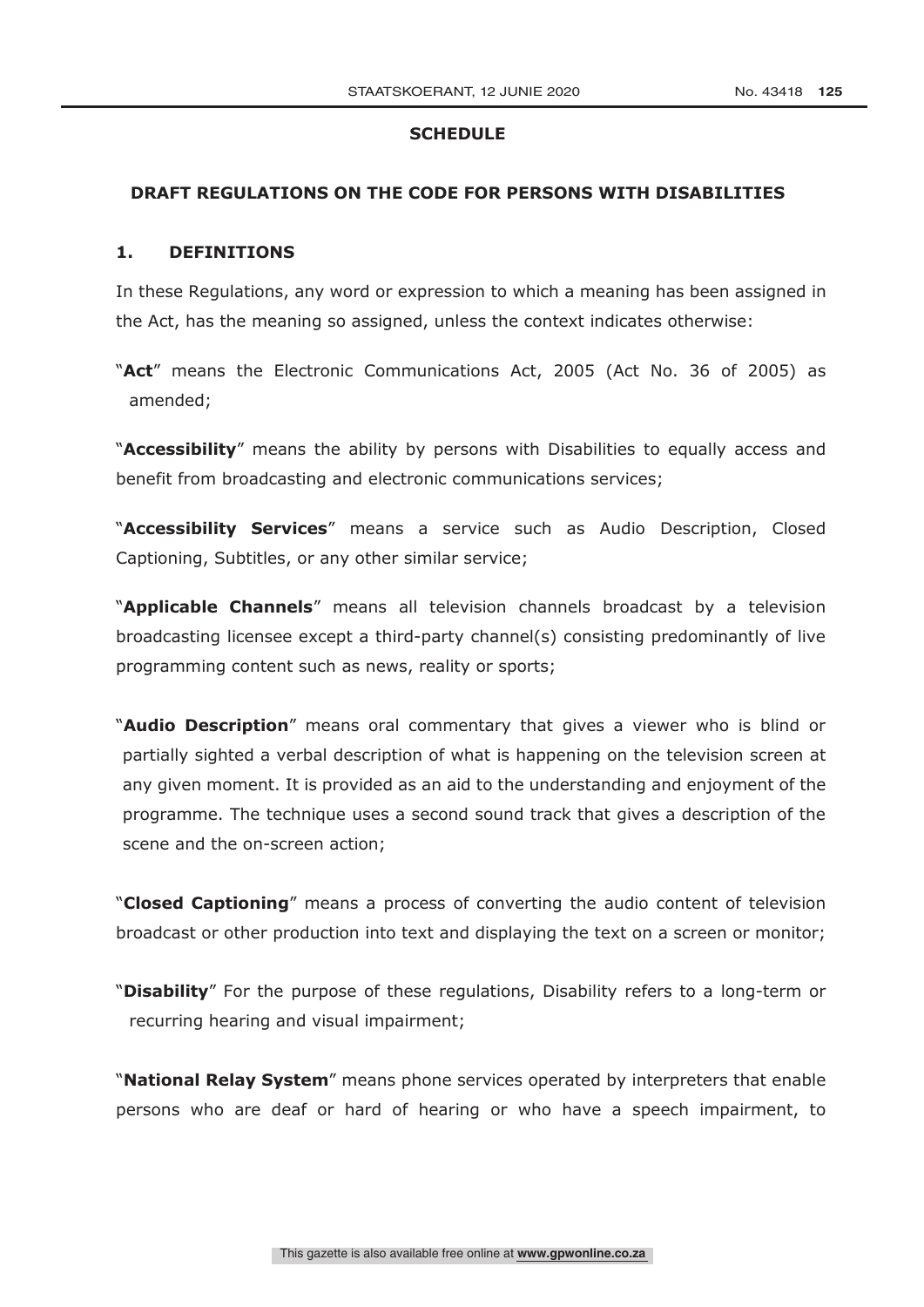communicate by phone through an interpreter with a person who can hear in a manner that is "functionally equivalent" to the ability of an individual without a disability;

"**Performance Period**" the period of 126 hours in one week measured between 05h00 and 23h00 each day;

"**Photosensitive**" is when seizures are triggered by flashing lights or contrasting light and dark patterns;

"**Sign language**" means the South African Sign Language that uses a system of manual, facial, and other body movements as a means of communication;

"**Subtitles**" means a service by which both the audio dialogue and sound representations of a video programme, are made visible by the user via on-screen text that is synchronized with the audio content;

"**Universally Designed**" means the design of products, environments, programmes and services usable by all people, to the greatest extent possible, without the need for adaptation or specialised design;

"**Year 1**" means the twelve-month period commencing on the date on which these Regulations come into operation in accordance with regulation 14 of these Regulations.

## **2. PURPOSE AND SCOPE OF THE REGULATIONS**

The purpose of these Regulations is to prescribe a Code for Persons with Disabilities, to be adhered to by Electronic Communications Service ("ECS") licensees and broadcasting service licensees, aimed at ensuring that persons with Disabilities have access to services.

## **3. BASIC STANDARDS FOR BROADCASTING SERVICE LICENSEES**

#### **Accessibility Services**

- (1) A television broadcasting service licensee must implement the following Accessibility Services on Applicable Channels: -
	- (a) Audio Description;
	- (b) Sign Language: